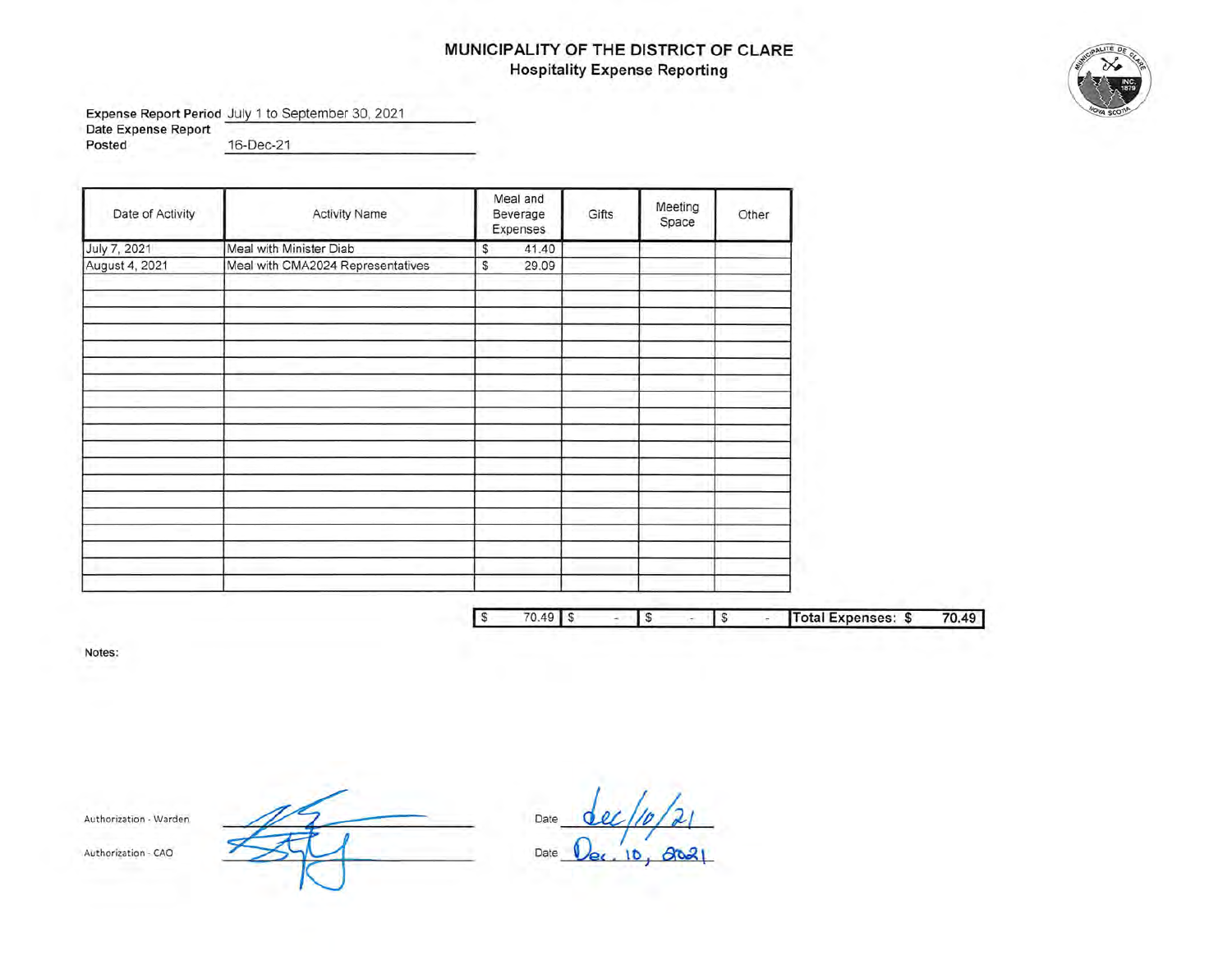## MUNICIPALITY OF THE DISTRICT OF CLARE **Council Member Expense Claim Reporting**



×

Expense Report Period July 1 to September 30, 2021 Date Expense Report Posted 16-Dec-21

Mileage Business Purpose of Expense: must include kms Meals \*Other calculated @ Date Expense Occurred (if applicable): date of travel & destination driven Expenses 0.4615 **Breakfast** Lunch Dinner Other  $\mathbb{S}$  $\overline{\phantom{a}}$  $\mathbb{S}$  $\sim$  $\mathbb{S}$  $\omega$ S  $\sim$ S ÷. S ÷  $\mathbb{S}$  $\overline{\phantom{a}}$  $\overline{\mathbb{S}}$  $\sim$  $\mathbb{S}$  $\overline{a}$  $\mathbb{S}$  $\sim$  $\mathbb{S}$  $\sim$ S ÷.  $\mathbb{S}$  $\sim$ S v  $\mathbb{S}$ ÷ S  $\sim$ S ×  $\mathbb{S}$  $\sim$ S ÷. S  $\sim$ S  $\sim$ **Total Expenses: \$** S **S** 'S **S**  $\sqrt{3}$  $\sqrt{3}$ 

Notes:

Travel expenses include, but are not limited to accommodations, transportation and incidentals

Professional development expenses include, but are not limited to course registration fees

Business purpose of an expense include, but are not limited to: confernces, meetings, municipal events, professional development

Alcohol cannot be expensed by an individual to a municipality

\*Municipalities are required by the MGA to report travel, meals and professional development expenses. Municipalities may choose to report other expenses.

Authorization - Warden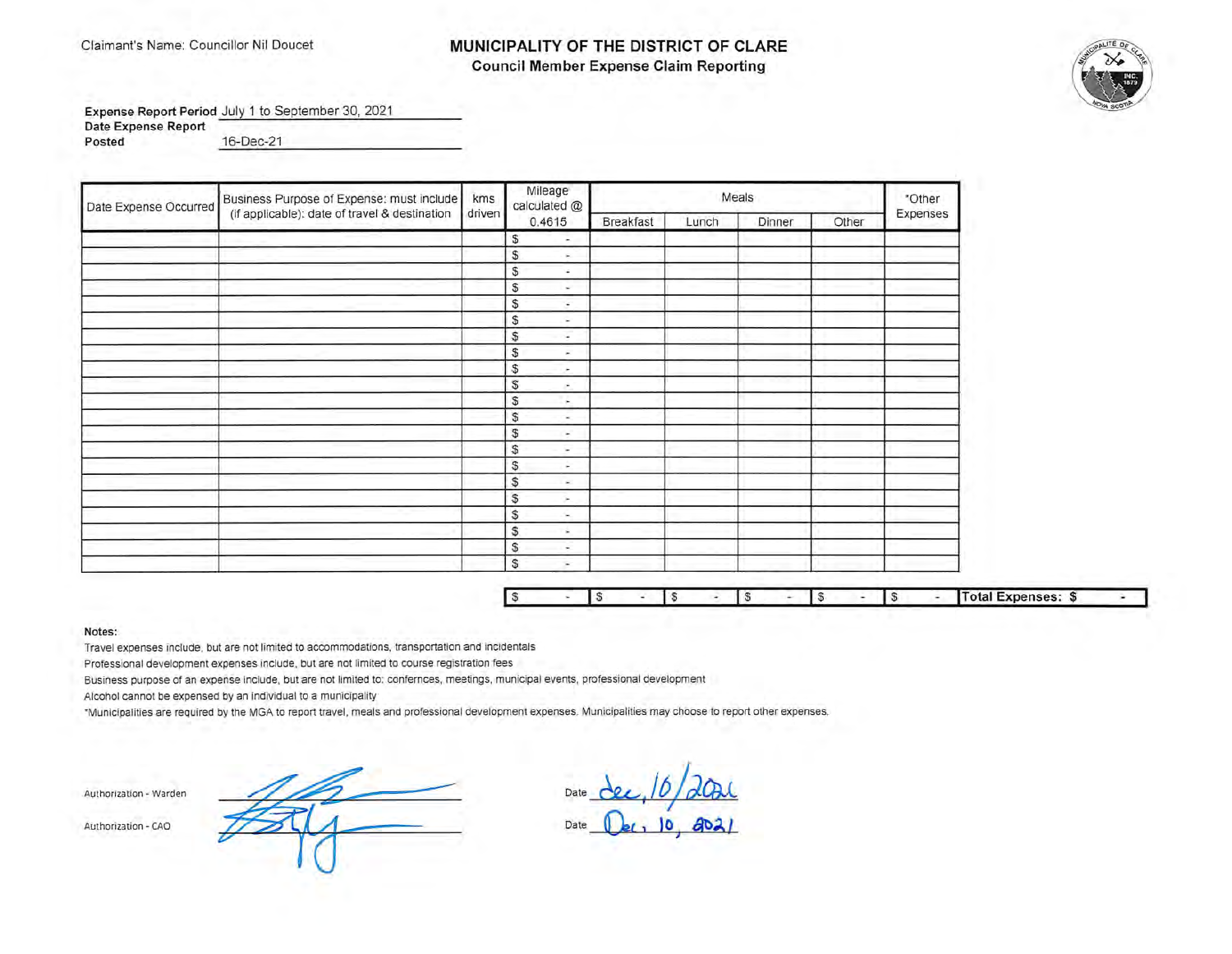# Claimant's Name: Councillor Danny Hill **MUNICIPALITY OF THE DISTRICT OF CLARE Council Member Expense Claim Reporting**



**Expense Report Period** July 1 to September 30, 2021

**Date Expense Report** 

**Posted** 16-Dec-21 16-Dec-21

| Date Expense Occurred | Business Purpose of Expense: must include     | kms.   | Mileage<br>calculated @       |           |       | Meals  |       | *Other   |
|-----------------------|-----------------------------------------------|--------|-------------------------------|-----------|-------|--------|-------|----------|
|                       | (if applicable): date of travel & destination | driven | 0.4615                        | Breakfast | Lunch | Dinner | Other | Expenses |
| <b>July 2021</b>      | Mileage to attend meetings                    | 68     | 31.38<br>s                    |           |       |        |       |          |
| September 2021        | Mileage to attend meetings                    | 135    | 62.76<br>s                    |           |       |        |       |          |
|                       |                                               |        | s<br>$\overline{\phantom{a}}$ |           |       |        |       |          |
|                       |                                               |        | S<br>÷                        |           |       |        |       |          |
|                       |                                               |        | S<br>×,                       |           |       |        |       |          |
|                       |                                               |        | S<br>$\overline{\phantom{a}}$ |           |       |        |       |          |
|                       |                                               |        | S<br>$\sim$                   |           |       |        |       |          |
|                       |                                               |        | S<br>٠                        |           |       |        |       |          |
|                       |                                               |        | S<br>۰                        |           |       |        |       |          |
|                       |                                               |        | S<br>$\sim$                   |           |       |        |       |          |
|                       |                                               |        | \$<br>×.                      |           |       |        |       |          |
|                       |                                               |        | s<br>÷                        |           |       |        |       |          |
|                       |                                               |        | S<br>$\sim$                   |           |       |        |       |          |
|                       |                                               |        | s<br>×                        |           |       |        |       |          |
|                       |                                               |        | s.<br>Ξ                       |           |       |        |       |          |
|                       |                                               |        | S.<br>×.                      |           |       |        |       |          |
|                       |                                               |        | S<br>$\tilde{\phantom{a}}$    |           |       |        |       |          |
|                       |                                               |        | S.<br>C.                      |           |       |        |       |          |
|                       |                                               |        | \$<br>×.                      |           |       |        |       |          |
|                       |                                               |        | S<br>s.                       |           |       |        |       |          |
|                       |                                               |        | \$<br>$\sim$                  |           |       |        |       |          |

| $\Gamma$ | чд |  |  |  |  |  | Total Expenses: | ма |
|----------|----|--|--|--|--|--|-----------------|----|
|          |    |  |  |  |  |  |                 |    |

**Notes:** 

Travel expenses include, but are not limited to accommodations, transportation and incidentals

Professional development expenses include, but are not limited to course registration fees

Business purpose of an expense include, but are not limited to: confernces, meetings, municipal events, professional development

Alcohol cannot be expensed by an individual to a municipality

\*Municipalities are required by the MGA to report travel, meals and professional development expenses. Municipalities may choose to report other expenses.

**Authorization - Warden** 

Authorization • CAO Date

Dat *'\*c/t/J )* **J-\** / **<sup>C</sup>**  $\bigcup_{e \in \mathcal{C}} [0, \frac{\partial}{\partial a}]$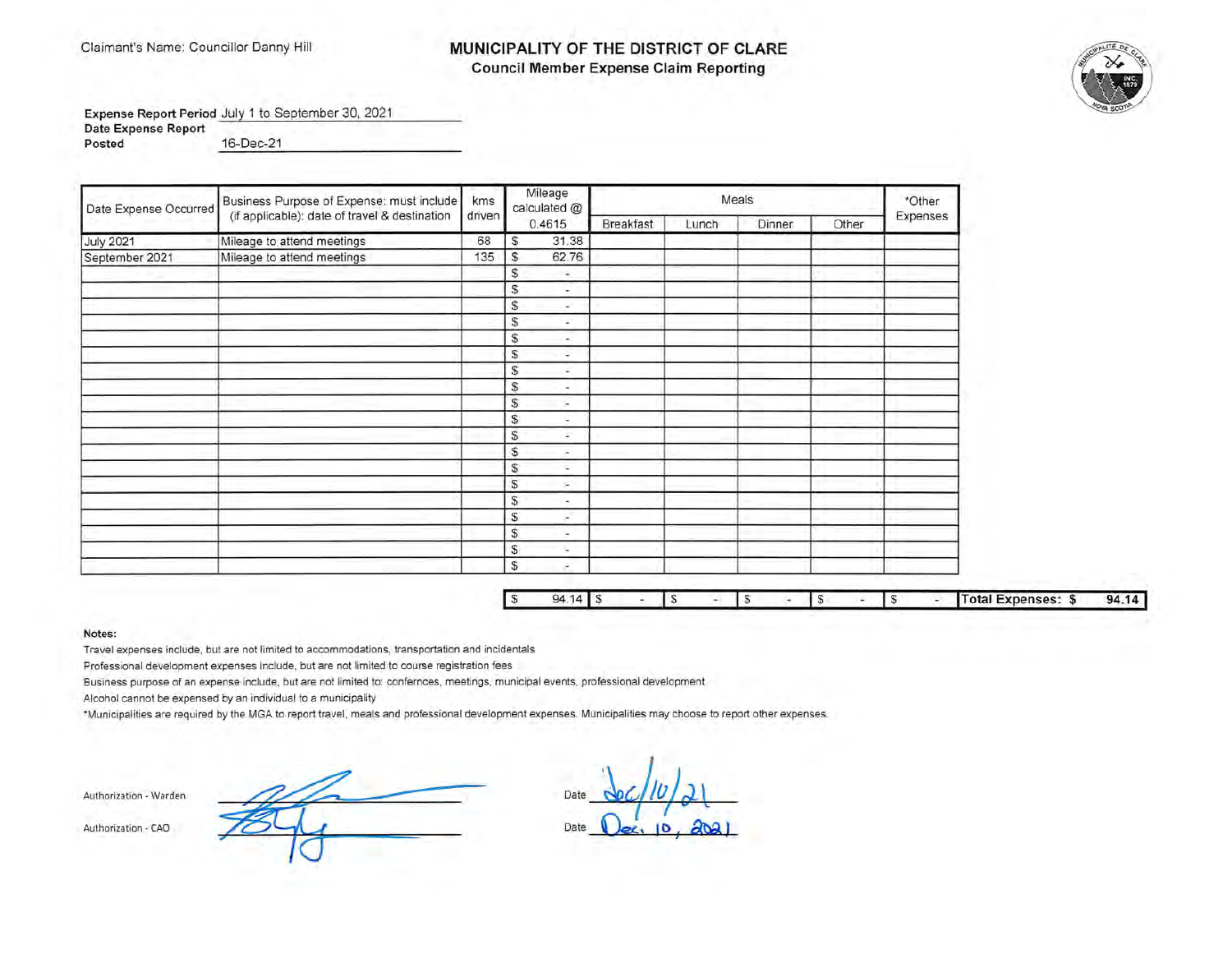## Claimant's Name: Councillor Philippe Gaudet **MUNICIPALITY OF THE DISTRICT OF CLARE Council Member Expense Claim Reporting**



**Expense Report Period** July 1 to September 30, 2021 **Date Expense Report Posted** 16-Dec-21 ---------------

| Date Expense Occurred | Business Purpose of Expense: must include     | kms    | Mileage<br>calculated @          |                  |       | Meals  |       | *Other   |
|-----------------------|-----------------------------------------------|--------|----------------------------------|------------------|-------|--------|-------|----------|
|                       | (if applicable): date of travel & destination | driven | 0.4615                           | <b>Breakfast</b> | Lunch | Dinner | Other | Expenses |
|                       |                                               |        | S<br>$\sim$                      |                  |       |        |       |          |
|                       |                                               |        | $\mathbb{S}$<br>c.               |                  |       |        |       |          |
|                       |                                               |        | S<br>$\sim$                      |                  |       |        |       |          |
|                       |                                               |        | $\mathbb S$<br>$\sim$            |                  |       |        |       |          |
|                       |                                               |        | S<br>à.                          |                  |       |        |       |          |
|                       |                                               |        | S<br>٠                           |                  |       |        |       |          |
|                       |                                               |        | S<br>÷                           |                  |       |        |       |          |
|                       |                                               |        | S<br>۰                           |                  |       |        |       |          |
|                       |                                               |        | S<br>$\mathcal{L}^{\mathcal{P}}$ |                  |       |        |       |          |
|                       |                                               |        | S<br>×                           |                  |       |        |       |          |
|                       |                                               |        | $\mathbb S$<br>÷.                |                  |       |        |       |          |
|                       |                                               |        | \$<br>ж.                         |                  |       |        |       |          |
|                       |                                               |        | \$<br>٠                          |                  |       |        |       |          |
|                       |                                               |        | S<br>×.                          |                  |       |        |       |          |
|                       |                                               |        | S.<br>÷.                         |                  |       |        |       |          |
|                       |                                               |        | S<br>٠                           |                  |       |        |       |          |
|                       |                                               |        | S                                |                  |       |        |       |          |
|                       |                                               |        | S<br>$\sim$                      |                  |       |        |       |          |
|                       |                                               |        | S<br>۰                           |                  |       |        |       |          |
|                       |                                               |        | $\mathbb S$<br>٠                 |                  |       |        |       |          |
|                       |                                               |        | S<br>H.                          |                  |       |        |       |          |

|  |  |  |  |  |  |  |  |  |  |  |  | <b>Total Expenses: \$</b> |  |
|--|--|--|--|--|--|--|--|--|--|--|--|---------------------------|--|
|--|--|--|--|--|--|--|--|--|--|--|--|---------------------------|--|

**Notes:** 

Travel expenses include, but are not limited to accommodations, transportation and incidentals

Professional development expenses include, but are not limited to course registration fees

Business purpose of an expense include, but are not limited to: confernces, meetings, municipal events, professional development

Alcohol cannot be expensed by an individual to a municipality

\*Municipalities are required by the MGA to report travel , meals and professional development expenses. Municipalities may choose to report other expenses.

Authorization - Warden

Date  $\frac{d\alpha}{d\omega}$ Date **Qc, 10, 2021**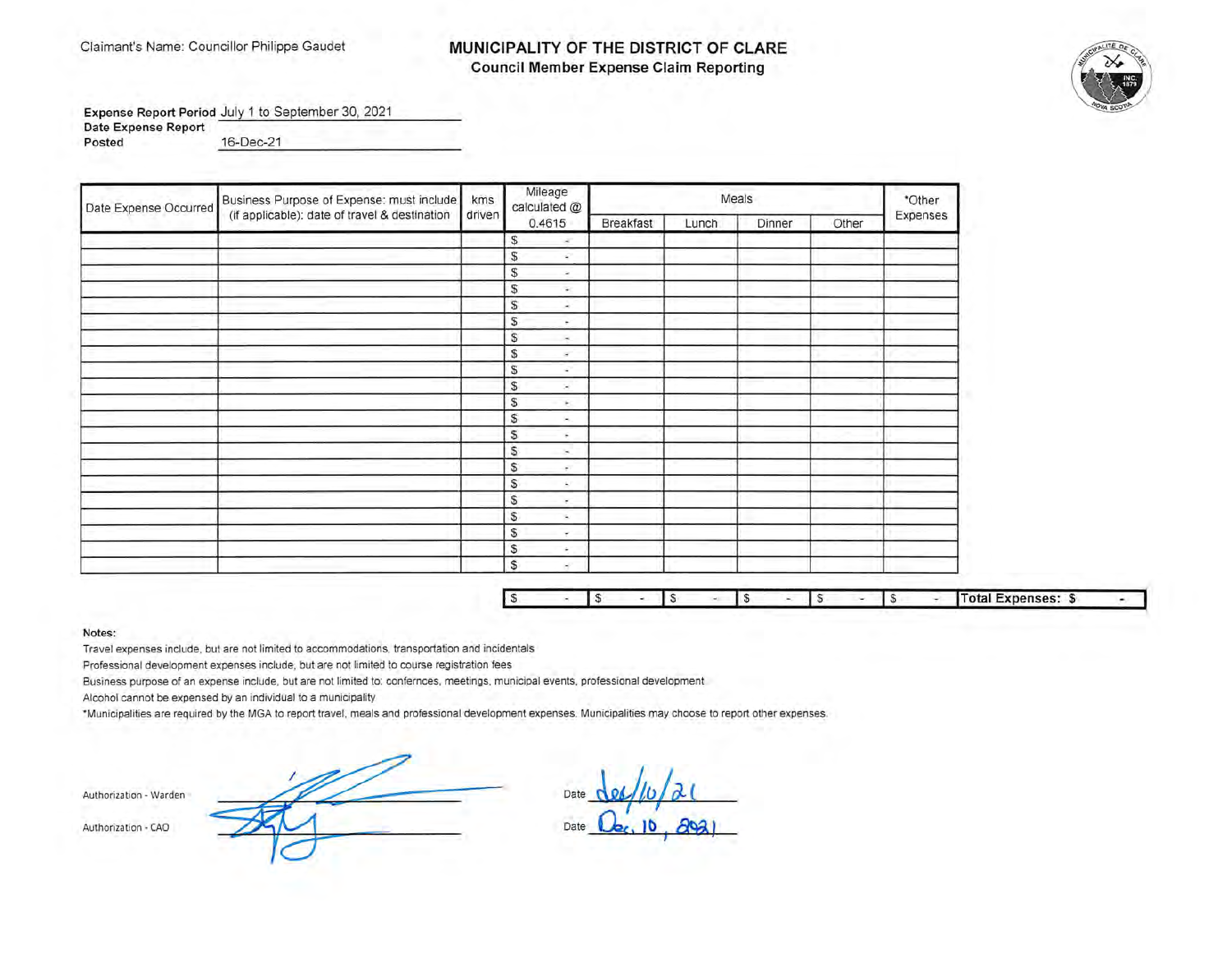## Claimant's Name: Councillor Carl Deveau **MUNICIPALITY OF THE DISTRICT OF CLARE Council Member Expense Claim Reporting**



**Expense Report Period** July 1 to September 30, 2021

**Date Expense Report** 

**Posted** 16-Dec-21

| Date Expense Occurred | Business Purpose of Expense: must include     | km <sub>s</sub> | Mileage<br>calculated @              |           |       | Meals  |       | *Other   |
|-----------------------|-----------------------------------------------|-----------------|--------------------------------------|-----------|-------|--------|-------|----------|
|                       | (if applicable): date of travel & destination | driven          | 0.4615                               | Breakfast | Lunch | Dinner | Other | Expenses |
|                       |                                               |                 | s                                    |           |       |        |       |          |
|                       |                                               |                 | S<br>$\sim$                          |           |       |        |       |          |
|                       |                                               |                 | S<br>$\overline{\phantom{a}}$        |           |       |        |       |          |
|                       |                                               |                 | S<br>×.                              |           |       |        |       |          |
|                       |                                               |                 | S<br>٠                               |           |       |        |       |          |
|                       |                                               |                 | $\mathbb{S}$<br>$\ddot{\phantom{1}}$ |           |       |        |       |          |
|                       |                                               |                 | $\mathbb{S}$<br>×.                   |           |       |        |       |          |
|                       |                                               |                 | $\mathbb{S}$<br>z.                   |           |       |        |       |          |
|                       |                                               |                 | $\mathbb{S}$<br>$\sim$               |           |       |        |       |          |
|                       |                                               |                 | s<br>$\sim$                          |           |       |        |       |          |
|                       |                                               |                 | S<br>чá                              |           |       |        |       |          |
|                       |                                               |                 | S<br>$\sim$                          |           |       |        |       |          |
|                       |                                               |                 | \$<br>in.                            |           |       |        |       |          |
|                       |                                               |                 | S<br>$\sim$                          |           |       |        |       |          |
|                       |                                               |                 | $\mathbb{S}$<br>÷.                   |           |       |        |       |          |
|                       |                                               |                 | S<br>$\sim$                          |           |       |        |       |          |
|                       |                                               |                 | S<br>$\overline{\phantom{a}}$        |           |       |        |       |          |
|                       |                                               |                 | S<br>$\sim$                          |           |       |        |       |          |
|                       |                                               |                 | S<br>$\overline{\phantom{a}}$        |           |       |        |       |          |
|                       |                                               |                 | S<br>G.                              |           |       |        |       |          |
|                       |                                               |                 | S<br>×                               |           |       |        |       |          |

| l s |  |  |  |  |  | al Expenses: 5 |  |
|-----|--|--|--|--|--|----------------|--|
|     |  |  |  |  |  |                |  |

**Notes:** 

Travel expenses include, but are not limited to accommodations, transportation and incidentals

Professional development expenses include, but are not limited to course registration fees

Business purpose of an expense include, but are not limited to: confernces, meetings, municipal events, professional development

Alcohol cannot be expensed by an individual to a municipality

•Municipalities are required by the MGA to report travel , meals and professional development expenses. Municipalities may choose to report other expenses.

**Authorization • Warden** 

Dat **Date** ~ **IIJ /Joa.t** I *<sup>I</sup>* $D_{\alpha}$ ,  $D_{\beta}$ ,  $J_{\beta}$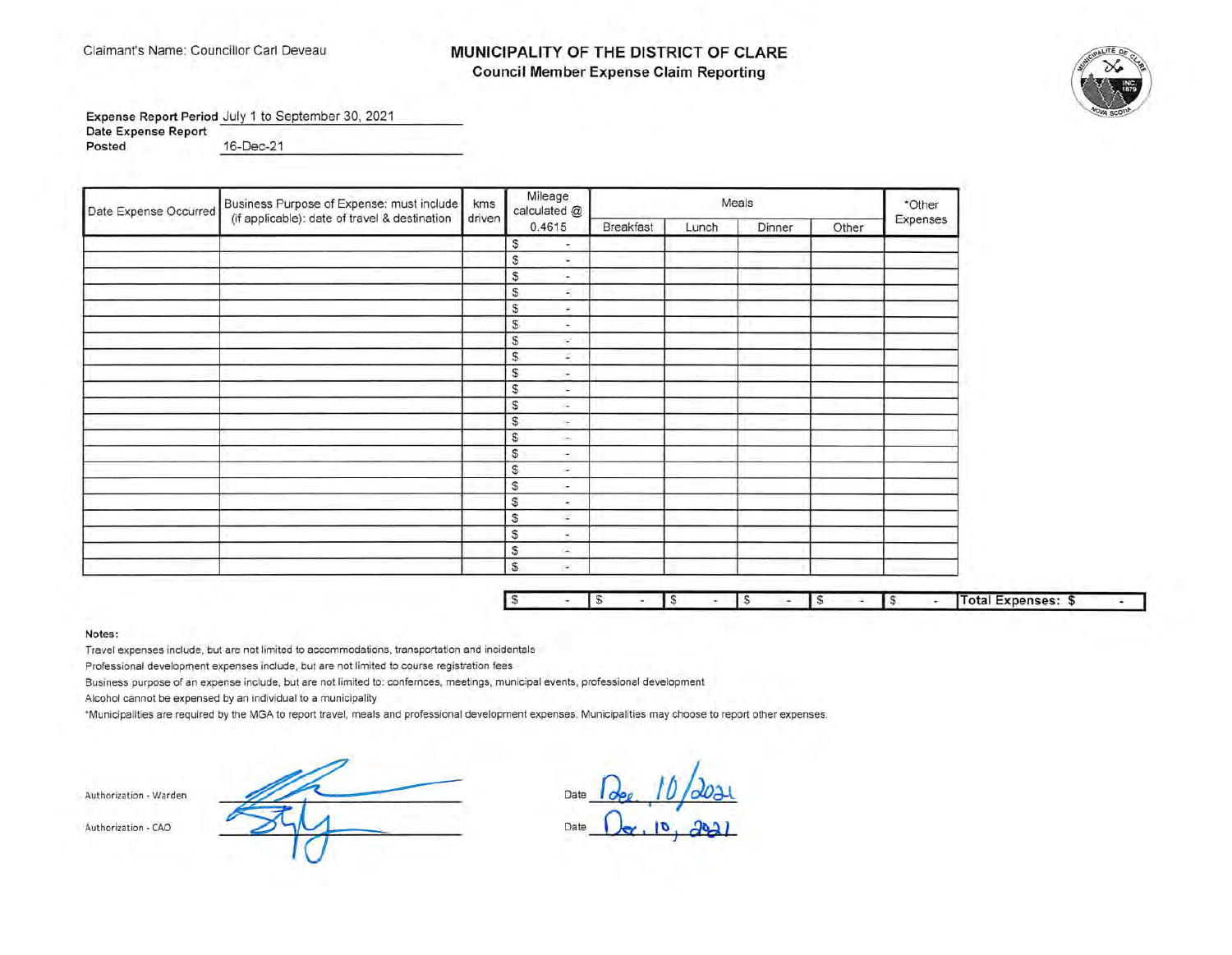## MUNICIPALITY OF THE DISTRICT OF CLARE **Council Member Expense Claim Reporting**



Expense Report Period July 1 to September 30, 2021 **Date Expense Report** 

Posted

16-Dec-21

| Date Expense Occurred | Business Purpose of Expense: must include     | kms    | Mileage<br>calculated @       |           |       | Meals  |       | *Other   |
|-----------------------|-----------------------------------------------|--------|-------------------------------|-----------|-------|--------|-------|----------|
|                       | (if applicable): date of travel & destination | driven | 0.4615                        | Breakfast | Lunch | Dinner | Other | Expenses |
|                       |                                               |        | s<br>$\overline{\phantom{a}}$ |           |       |        |       |          |
|                       |                                               |        | \$<br>÷                       |           |       |        |       |          |
|                       |                                               |        | S<br>$\sim$                   |           |       |        |       |          |
|                       |                                               |        | \$<br>÷                       |           |       |        |       |          |
|                       |                                               |        | S<br>÷.                       |           |       |        |       |          |
|                       |                                               |        | S<br>÷                        |           |       |        |       |          |
|                       |                                               |        | S<br>×.                       |           |       |        |       |          |
|                       |                                               |        | S<br>÷                        |           |       |        |       |          |
|                       |                                               |        | \$<br>÷.                      |           |       |        |       |          |
|                       |                                               |        | S<br>w.                       |           |       |        |       |          |
|                       |                                               |        | S<br>×.                       |           |       |        |       |          |
|                       |                                               |        | $\mathbb{S}$<br>×.            |           |       |        |       |          |
|                       |                                               |        | S                             |           |       |        |       |          |
|                       |                                               |        | S<br>×.                       |           |       |        |       |          |
|                       |                                               |        | \$<br>$\rightarrow$           |           |       |        |       |          |
|                       |                                               |        | \$<br>×.                      |           |       |        |       |          |
|                       |                                               |        | S<br>$\sim$                   |           |       |        |       |          |
|                       |                                               |        | \$<br>$\sim$                  |           |       |        |       |          |
|                       |                                               |        | S<br>×.                       |           |       |        |       |          |
|                       |                                               |        | S<br>÷                        |           |       |        |       |          |
|                       |                                               |        | S<br>$\sim$                   |           |       |        |       |          |

|  |  |  |  |  |  | <b>Total Expenses:</b> |  |
|--|--|--|--|--|--|------------------------|--|

#### Notes:

Travel expenses include, but are not limited to accommodations, transportation and incidentals

Professional development expenses include, but are not limited to course registration fees

Business purpose of an expense include, but are not limited to: confernces, meetings, municipal events, professional development

Alcohol cannot be expensed by an individual to a municipality

\*Municipalities are required by the MGA to report travel, meals and professional development expenses. Municipalities may choose to report other expenses,

Da Date

Authorization - Warden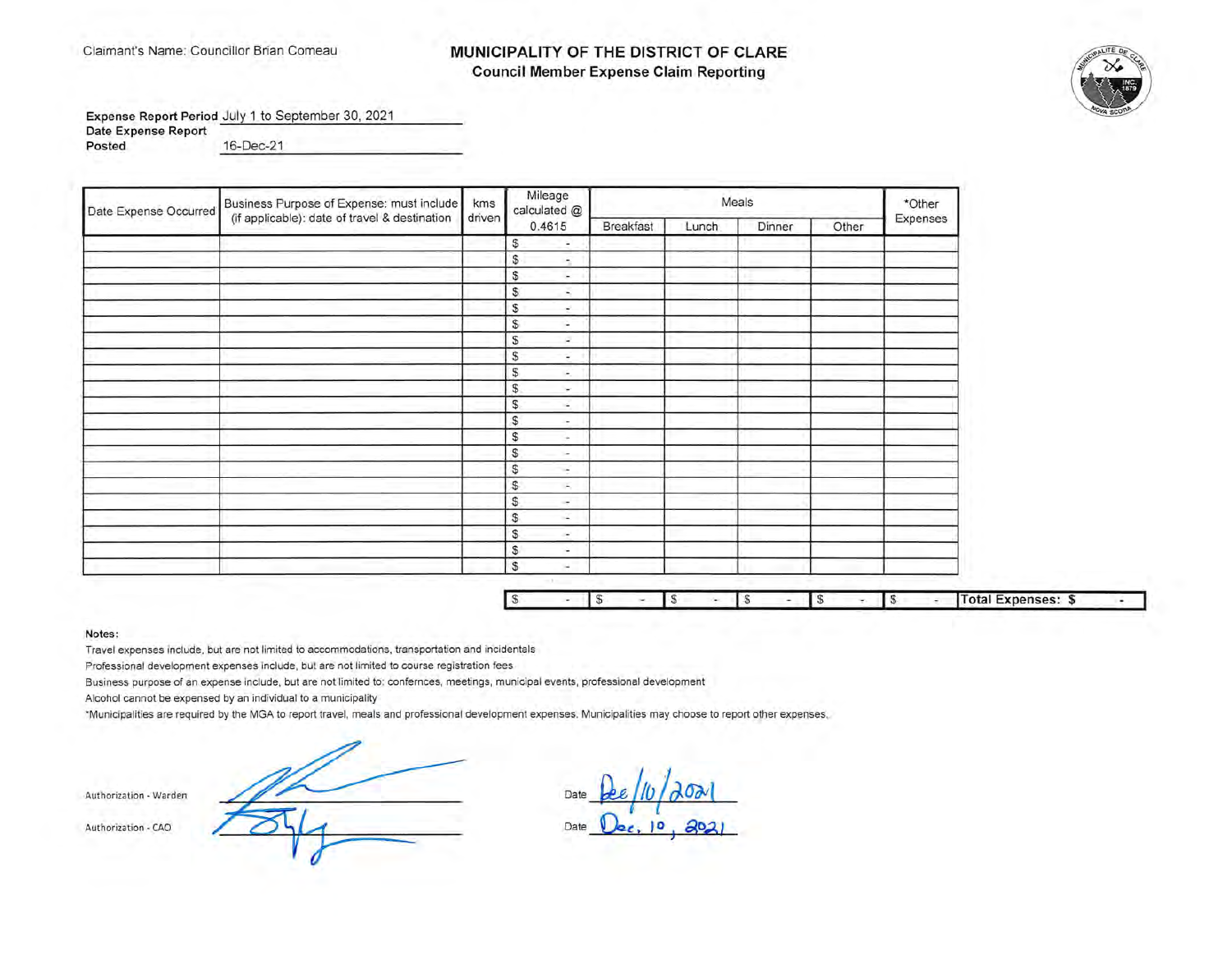### Claimant's Name: Councillor Eric Pothier **MUNICIPALITY OF THE DISTRICT OF CLARE Council Member Expense Claim Reporting**



**Expense Report Period** July 1 to September 30, 2021

**Date Expense Report** 

**Posted** 16-Dec-21 16-Dec-21

| Date Expense Occurred | Business Purpose of Expense: must include   kms |        | Mileage<br>calculated @        |                  |       | Meals  |       | *Other   |
|-----------------------|-------------------------------------------------|--------|--------------------------------|------------------|-------|--------|-------|----------|
|                       | (if applicable): date of travel & destination   | driven | 0.4615                         | <b>Breakfast</b> | Lunch | Dinner | Other | Expenses |
|                       |                                                 |        | s<br>$\overline{\phantom{a}}$  |                  |       |        |       |          |
|                       |                                                 |        | \$<br>$\overline{\phantom{a}}$ |                  |       |        |       |          |
|                       |                                                 |        | S<br>÷                         |                  |       |        |       |          |
|                       |                                                 |        | S.<br>$\sim$                   |                  |       |        |       |          |
|                       |                                                 |        | S.<br>$\sim$                   |                  |       |        |       |          |
|                       |                                                 |        | S.<br>G.                       |                  |       |        |       |          |
|                       |                                                 |        | S.<br>$\sim$                   |                  |       |        |       |          |
|                       |                                                 |        | $\mathbb{S}$<br>÷.             |                  |       |        |       |          |
|                       |                                                 |        | $\mathbb{S}$<br>×.             |                  |       |        |       |          |
|                       |                                                 |        | S<br>÷.                        |                  |       |        |       |          |
|                       |                                                 |        | $\mathbb{S}$<br>$\sim$         |                  |       |        |       |          |
|                       |                                                 |        | S.<br>$\tilde{\phantom{a}}$    |                  |       |        |       |          |
|                       |                                                 |        | S<br>÷                         |                  |       |        |       |          |
|                       |                                                 |        | $\mathbb{S}$<br>F.             |                  |       |        |       |          |
|                       |                                                 |        | S.<br>кZ.                      |                  |       |        |       |          |
|                       |                                                 |        | s<br>÷.                        |                  |       |        |       |          |
|                       |                                                 |        | S<br>÷                         |                  |       |        |       |          |
|                       |                                                 |        | S<br>$\sim$                    |                  |       |        |       |          |
|                       |                                                 |        | s<br>$\sim$                    |                  |       |        |       |          |
|                       |                                                 |        | S<br>in a                      |                  |       |        |       |          |
|                       |                                                 |        | S<br>×                         |                  |       |        |       |          |

| . . |  |  |  |  |  | Total Expenses: \$ |  |
|-----|--|--|--|--|--|--------------------|--|

**Notes :** 

Travel expenses include, but are not limited to accommodations, transportation and incidentals

Professional development expenses include, but are not limited to course registration fees

Business purpose of an expense include, but are not limited to: confernces, meetings, municipal events, professional development

Alcohol cannot be expensed by an individual to a municipality

\*Municipalities are required by the MGA to report travel, meals and professional development expenses. Municipalities may choose to report other expenses.

Authorization - Warden

Date Date **0**  $\frac{d}{dx}/\frac{dy}{dx}$  21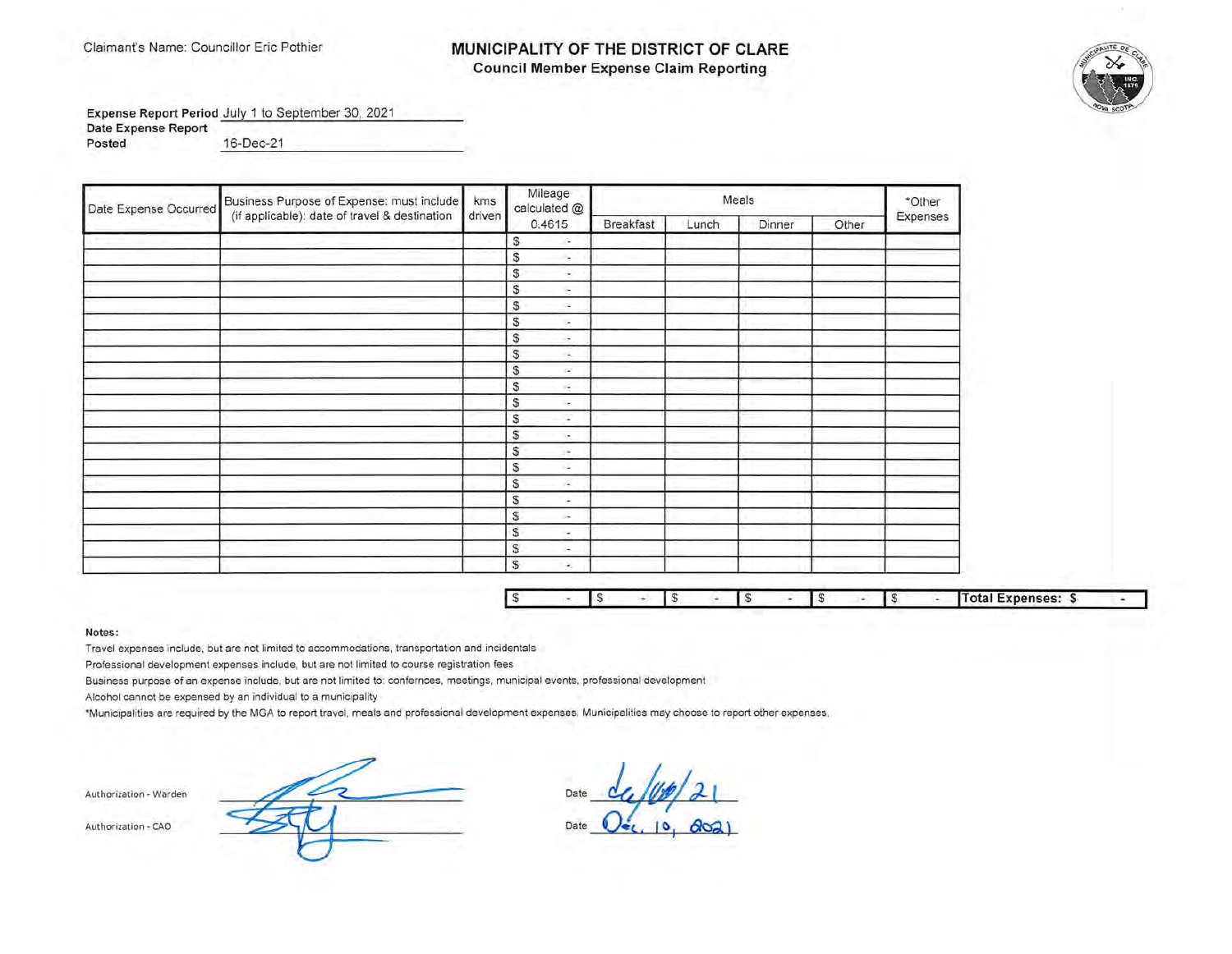## Claimant's Name: Deputy Warden Yvon LeBlanc **MUNICIPALITY OF THE DISTRICT OF CLARE Council Member Expense Claim Reporting**



**Expense Report Period** July 1 to September 30, 2021 **Date Expense Report** -- --

**Posted** 16-Dec-21 ----------------

| Date Expense Occurred | Business Purpose of Expense: must include<br>(if applicable): date of travel & destination | kms    | Mileage<br>calculated @        |           |       | Meals  |       | *Other   |
|-----------------------|--------------------------------------------------------------------------------------------|--------|--------------------------------|-----------|-------|--------|-------|----------|
|                       |                                                                                            | driven | 0.4615                         | Breakfast | Lunch | Dinner | Other | Expenses |
| September 2021        | Mileage to attend various meetings                                                         | 216    | 99.68<br>S                     |           |       |        |       |          |
|                       |                                                                                            |        | S<br>$\overline{\phantom{a}}$  |           |       |        |       |          |
|                       |                                                                                            |        | S<br>$\overline{\phantom{a}}$  |           |       |        |       |          |
|                       |                                                                                            |        | S<br>÷                         |           |       |        |       |          |
|                       |                                                                                            |        | S<br>÷                         |           |       |        |       |          |
|                       |                                                                                            |        | S,<br>÷                        |           |       |        |       |          |
|                       |                                                                                            |        | S.<br>$\overline{\phantom{a}}$ |           |       |        |       |          |
|                       |                                                                                            |        | £.<br>$\sim$                   |           |       |        |       |          |
|                       |                                                                                            |        | S<br>×.                        |           |       |        |       |          |
|                       |                                                                                            |        | S<br>÷                         |           |       |        |       |          |
|                       |                                                                                            |        | S<br>$\sim$                    |           |       |        |       |          |
|                       |                                                                                            |        | S<br>$\sim$                    |           |       |        |       |          |
|                       |                                                                                            |        | \$<br>$\sim$                   |           |       |        |       |          |
|                       |                                                                                            |        | s.<br>×                        |           |       |        |       |          |
|                       |                                                                                            |        | S<br>$\overline{\phantom{a}}$  |           |       |        |       |          |
|                       |                                                                                            |        | S.<br>$\overline{\phantom{a}}$ |           |       |        |       |          |
|                       |                                                                                            |        | S.<br>÷.                       |           |       |        |       |          |
|                       |                                                                                            |        | S.<br>×.                       |           |       |        |       |          |
|                       |                                                                                            |        | S.<br>٠                        |           |       |        |       |          |
|                       |                                                                                            |        | S.<br>×.                       |           |       |        |       |          |
|                       |                                                                                            |        | S.<br>$\overline{\phantom{a}}$ |           |       |        |       |          |

| 99.68 |  |  |  |  |  | <b>Total Expenses:</b><br>- 33 | qc |
|-------|--|--|--|--|--|--------------------------------|----|

**Notes:** 

Travel expenses include, but are not limited to accommodations, transportation and incidentals

Professional development expenses include, but are not limited to course registration fees

Business purpose of an expense include, but are not limited to: confernces, meetings, municipal events, professional development

Alcohol cannot be expensed by an individual to a municipality

·Municipalities are required by the MGA to report travel, meals and professional development expenses. Municipalities may choose to report other expenses.

**Authorization - Warden** 

Date Date <u>Cec/10/21</u><br>Date <u>Dec, 10, a021</u>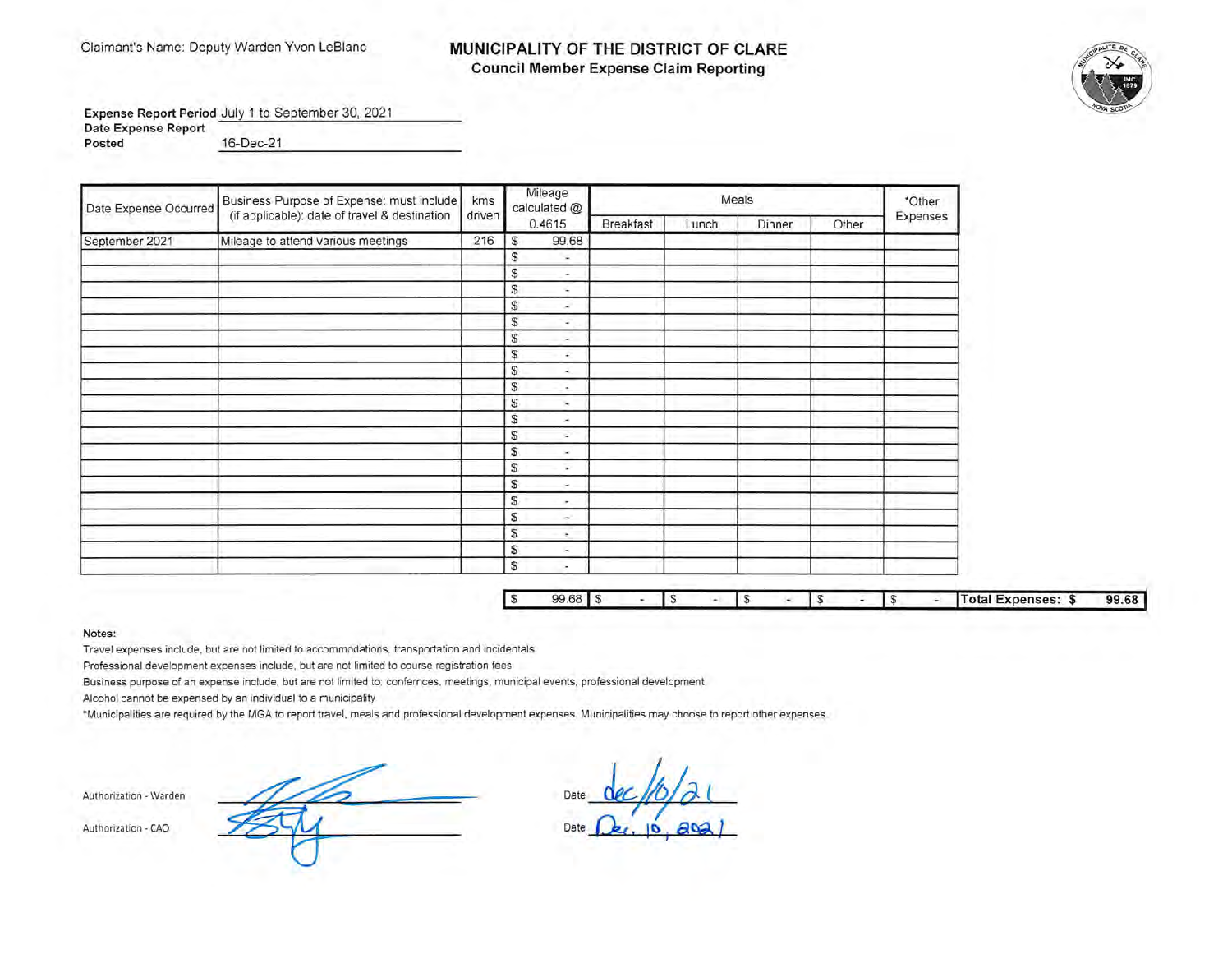## Claimant's Name: Warden Ronnie LeBlanc **MUNICIPALITY OF THE DISTRICT OF CLARE Council Member Expense Claim Reporting**



Expense Report Period July 1 to September 30, 2021

**Date Expense Report** 

**Posted** 16-Dec-21 ---------------

| Date Expense Occurred | Business Purpose of Expense: must include     | kms    | Mileage<br>calculated @       |           | *Other |        |       |          |
|-----------------------|-----------------------------------------------|--------|-------------------------------|-----------|--------|--------|-------|----------|
|                       | (if applicable): date of travel & destination | driven | 0.4615                        | Breakfast | Lunch  | Dinner | Other | Expenses |
|                       |                                               |        | S<br>$\sim$                   |           |        |        |       |          |
|                       |                                               |        | S<br>×                        |           |        |        |       |          |
|                       |                                               |        | S<br>G.                       |           |        |        |       |          |
|                       |                                               |        | S<br>÷                        |           |        |        |       |          |
|                       |                                               |        | S<br>$\Delta_{\rm S}$         |           |        |        |       |          |
|                       |                                               |        | S<br>$\sim$                   |           |        |        |       |          |
|                       |                                               |        | S<br>$\overline{\phantom{a}}$ |           |        |        |       |          |
|                       |                                               |        | s<br>ò.                       |           |        |        |       |          |
|                       |                                               |        | S<br>$\tilde{\phantom{a}}$    |           |        |        |       |          |
|                       |                                               |        | S<br>$\sim$                   |           |        |        |       |          |
|                       |                                               |        | \$<br>$\sim$                  |           |        |        |       |          |
|                       |                                               |        | S.<br>×                       |           |        |        |       |          |
|                       |                                               |        | S<br>$\sim$                   |           |        |        |       |          |
|                       |                                               |        | S<br>٠                        |           |        |        |       |          |
|                       |                                               |        | S.<br>×                       |           |        |        |       |          |
|                       |                                               |        | S<br>×                        |           |        |        |       |          |
|                       |                                               |        | S<br>Ŵ.                       |           |        |        |       |          |
|                       |                                               |        | S<br>$\sim$                   |           |        |        |       |          |
|                       |                                               |        | S<br>S.                       |           |        |        |       |          |
|                       |                                               |        | S<br>÷                        |           |        |        |       |          |
|                       |                                               |        | S<br>é,                       |           |        |        |       |          |

|  |  |  |  |  |  | Total Expenses: \$ |  |
|--|--|--|--|--|--|--------------------|--|

#### **Notes:**

Travel expenses include, but are not limited to accommodations, transportation and incidentals

Professional development expenses include, but are not limited to course registration fees

Business purpose of an expense include, but are not limited to: confernces, meetings, municipal events, professional development

Alcohol cannot be expensed by an individual to a municipality

\*Municipalities are required by the MGA to report travel, meals and professional development expenses. Municipalities may choose to report other expenses.

Authorization - Warden - Authorization - CAO

Date <u>be/10/21</u><br>Date <u>Dec. 10, 2021</u> Date **Dec. 10, 2021**